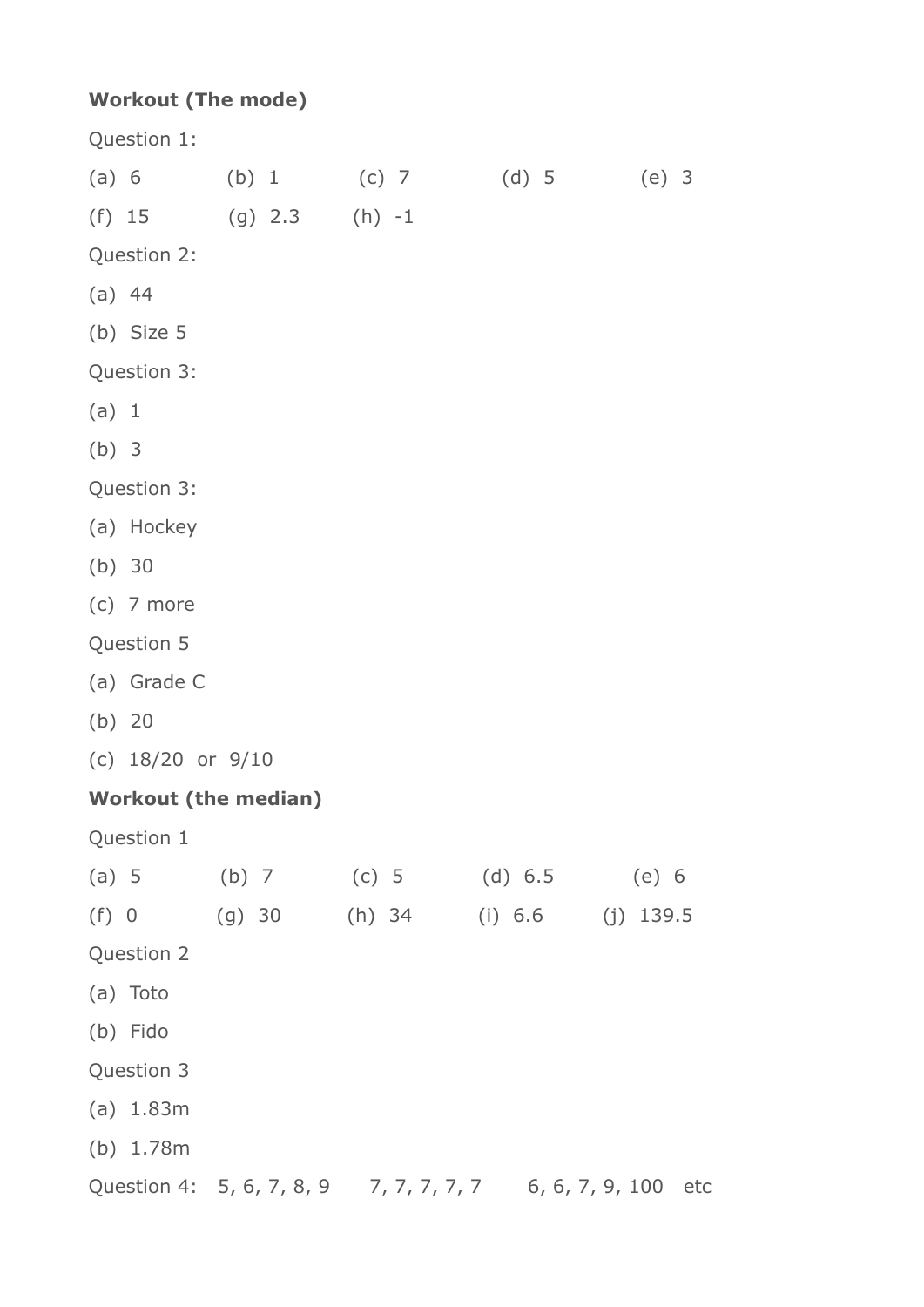Question 5: 7, 8, 9, 10, 10, 11, 12, 13 3, 4, 5, 9, 11, 13, 19, 20 etc Question 6: 3, 4, 5, 6 1, 3, 6, 120 etc Question 7: -5, -3, -1, 1, 4, 9 -20, -15, -4, 4, 9, 80 etc **Workout (the mean)** Question 1 (a) 7 (b) 6 (c) 2 (d) 5.5 (e) 26.5 (f) 7.2 (g) 1 (h) 2.3 Question 2 (a) mean =  $68$  (b) mode =  $62$  (c) median =  $67.5$ Question 3: (a) mean  $= 62.3\%$ (b) median  $= 67\%$ (c) 6 students scored above the mean mark. Question 4: £180,200 Question 5: 13 Question 6: 9 Question 7: 1 **Workout (the range)** Question 1: (a) 8 (b) 4 (c) 15 (d) 80 (e) 7.3 (f) 5 (g) 14 (h) 8 (i) 31 (j) 28 (k) 23 Question 2: 11 Question 3: 5 Question 4: 3 Question 5: 114 Question 6: (a) range =  $34$  (b) median =  $21.5$ Question 7: